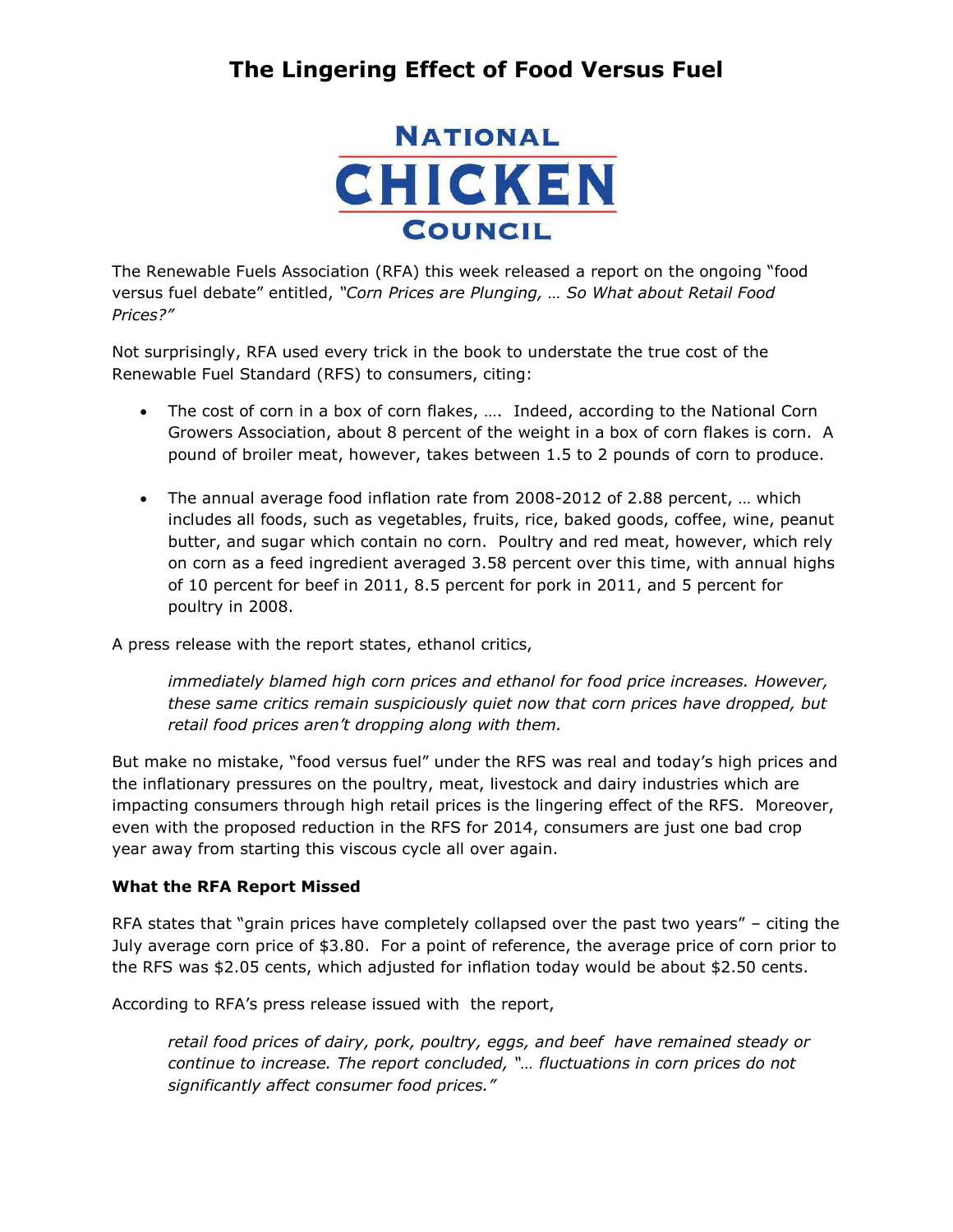Such a conclusion can only be compared to the proverb of the blind men describing the elephant; the one who felt the tusk concluded the elephant is smooth, the man who touched the leg described an elephant as a rough tree trunk, the man who touched the tail described the elephant as similar to a rope, the man who touched the ear likened an elephant to a fan.

RFA blindly looked at only corn prices as the key driver of retail poultry, meat, dairy and egg prices. They did not consider the full impact of the RFS.

Indeed, the price of any commodity – whether ethanol or meat - is a function of many factors. The price of inputs and their impact on cost of production is but one of those factors. Price is also driven by demand and available supply. RFA has conveniently factored out the key variables which determine the price of poultry, meat, dairy and eggs to rationalize the RFS.

#### **Demand**

Demand for poultry has been increasing last year and this year. For example, domestically, despite increased production in 2014 over 2013, carryover stocks at the end of the year of are projected to shrink according to USDA's August WASDE report. This is a sign of strong demand.

USDA's Cold Storage report for July shows that total poultry supplies in cold storage were at 1.106 billion pounds, down 14 percent on the year. Chicken is down 13 percent. (Beef and pork and were down 21 and 3 percent respectively). Higher demand leads to higher prices when supply is static or decreased.

Compare increased broiler demand to the demand for ethanol. Ethanol demand is determined by total fuel use and by the RFS. By both measures, demand has dropped, as have ethanol prices since their peak. While broiler demand is growing both domestically and globally, ethanol demand is essentially capped.

### **Supply**

Why is broiler production below normal trends? The implementation of the RFS, which mandated the diversion of corn into fuel and away from feed, significantly raised the cost of poultry production which lead to decreased production. Indeed, poultry companies have incurred more than \$44 billion in higher actual feed costs due to the RFS. Consider, for the 10 year period from 1996 to 2005, broiler production increased at an annual rate of about 3.5 percent on average. Since the RFS went into effect in 2006, annual average production increases were less than 0.8 percent with two years of absolute decreases. By comparison, ethanol production grew at an annual average rate of 17.625 percent under the RFS.

| Year | <b>Percent Change in Production</b> |         |
|------|-------------------------------------|---------|
|      | <b>Broilers</b>                     | Ethanol |
| 2006 | 0.4                                 | 24      |
| 2007 | 1.9                                 | 35      |
| 2008 | 21                                  |         |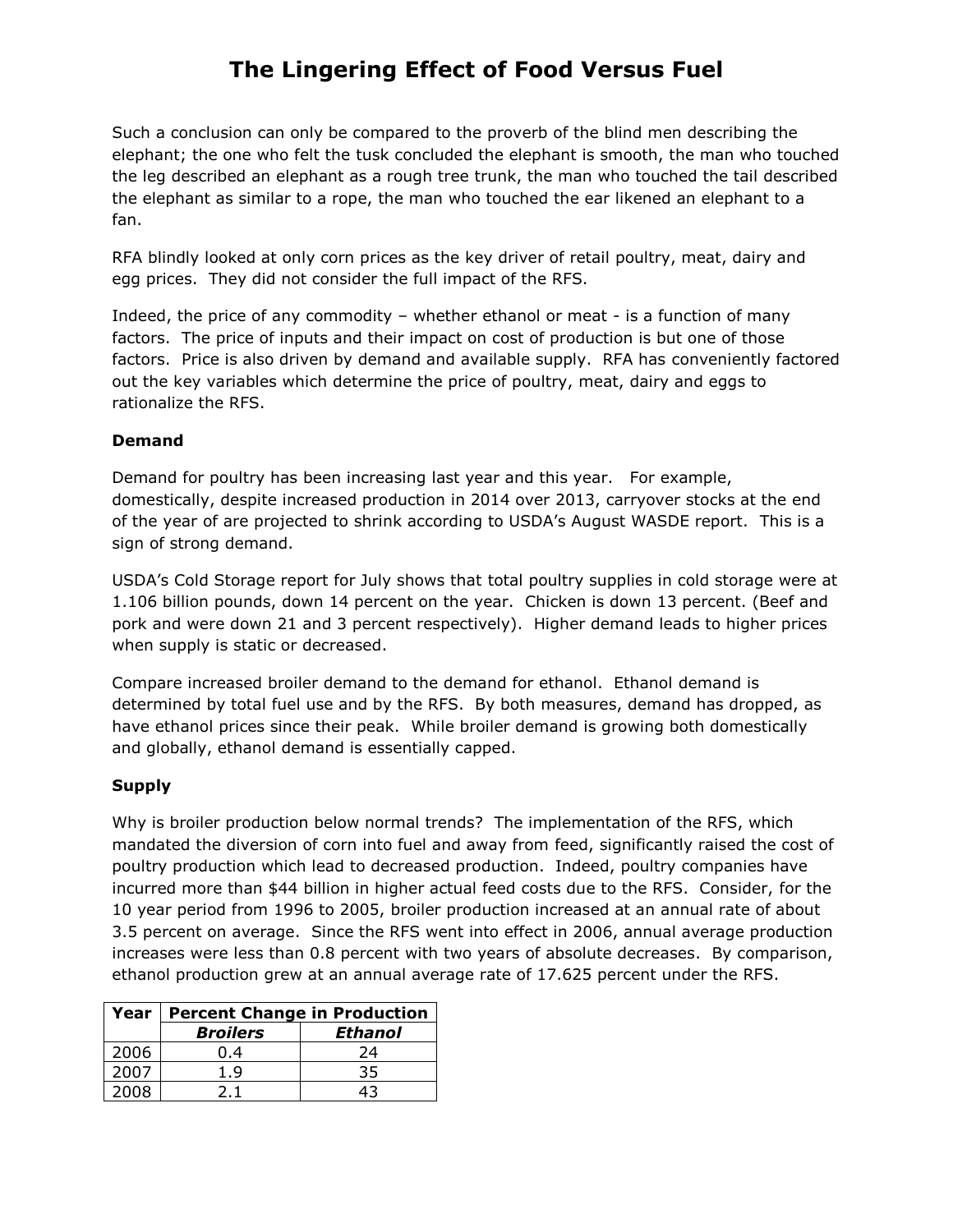| 2009 | $-3.9$ |    |
|------|--------|----|
| 2010 | 3.9    | 22 |
| 2011 | 0.8    |    |
| 2012 | -0.4   |    |
| 2013 |        |    |

Source: NCC, RFA

During the RFS years, at least a dozen chicken companies have ceased operations, filed for bankruptcy, or have been acquired by another company. Two more chicken companies so far this year have been acquired by other companies. This slowdown in production took its toll not only on commercial broiler meat consumption, but also on the breeding stock – the grandparent stock and parent stock of chickens that produce the chicks that are raised for commercial broiler meat production. It can take up to a year and a half to rebuild these stocks to a size sufficient to increase the supply of commercial broiler chicks (for pork and beef the cycle is even longer). The production and breeding stock for broilers bore the brunt of high and volatile corn prices for seven years under the RFS. The current drop in corn prices so far into 2014 can't change the production cycle on broilers.

Compare broilers' production cycle (and the longer beef and pork cycle) to ethanol. Ethanol's production cycle is about a week or less. It is much easier for ethanol companies to adjust supply to demand. However, despite a reduction in fuel consumption and a reduced RFS, ethanol companies continue to expand production. The chart below shows this year's ethanol production trending upward from the past three years.



#### **Conclusion**

The RFS has disrupted the grain and oilseed markets and left a lasting impact on the meat, poultry, livestock, dairy and egg industries that has not yet worked itself out of the market. Even this year with a record corn crop of more than 14 billion bushels, and a reduced RFS, ethanol will consume a projected 36 percent of the corn crop and will sell most of its production to a captive base of refiners and blenders who are required by law to use ethanol per the RFS. There is no similar "annual protein standard" that guarantees a certain level of